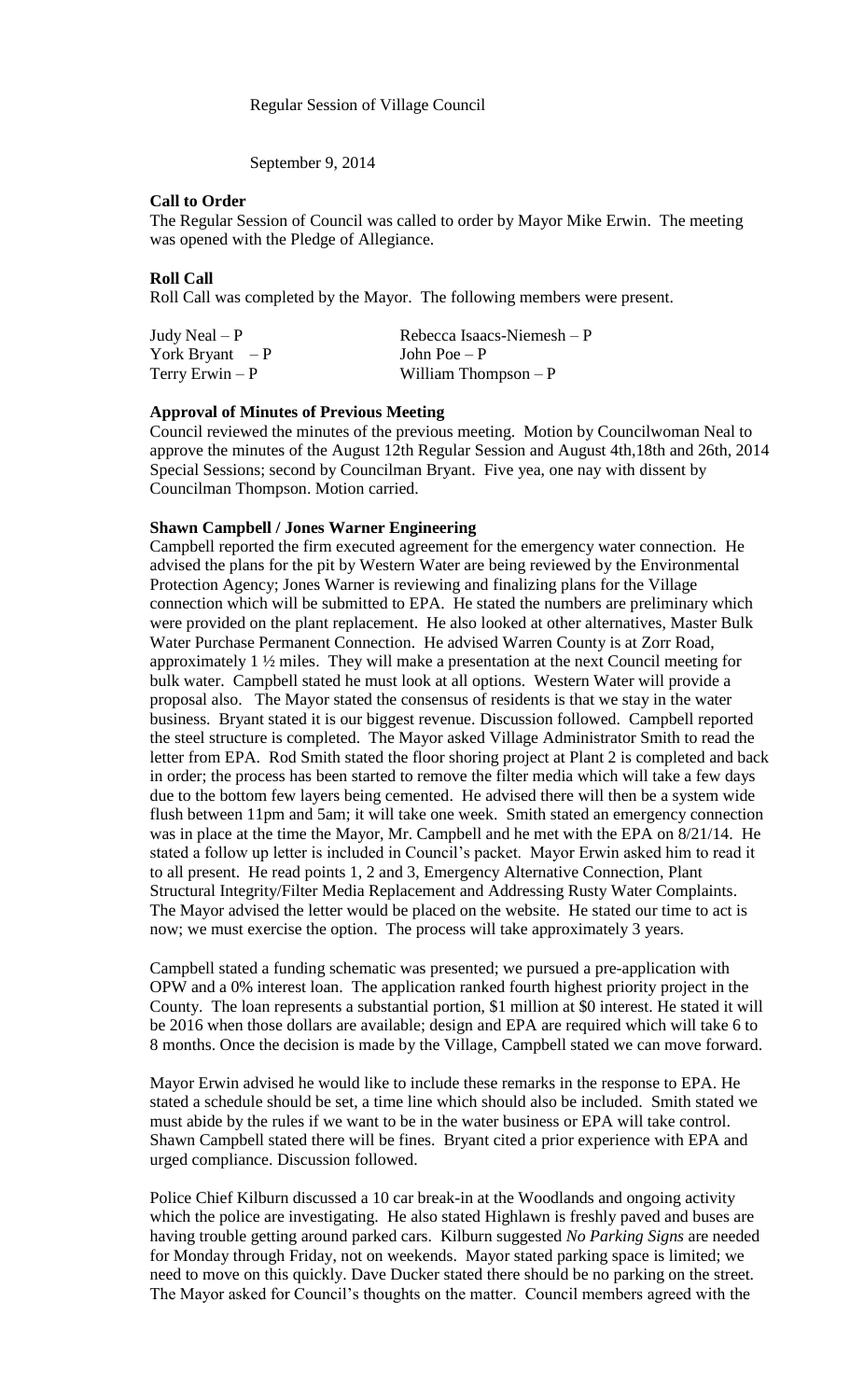#### Regular Session of Village Council

#### September 9, 2014

restricted parking Monday through Friday. The Mayor asked Solicitor Kaspar for his recommendation. Kaspar suggested an Ordinance at the next meeting. Thompson asked for clarification on the Ordinance. Kaspar advised specifics were needed prior to preparing the Ordinance. The Mayor asked the Chief about Welch Road parking; Neal asked if Houston was included. Kilburn stated Highlawn was the immediate concern. Bev Massey discussed the Fire Code and asked if the street was wide enough for cars and fire equipment.

#### **Reports / Legislation from Village Officials**

Village Administrator Smith referred Council to his monthly report. He discussed the Zoning Code update process which would begin later in the month and meetings planned by Warren County. He advised the meetings would be posted on the Village website. Smith also advised the Catfish Tournament hosted by Parks and Recreation was scheduled for Saturday, September 13th from 8pm to 12am. He gave the requirements, fishing license and registration at the event. Councilman Erwin added a table would be set up for registration. The second Annual Christmas on Main is planned for November 29, 2014; Smith stated calls are coming in to reserve booths for the event.

The Administrator reported the 2014 Police Department Report was included in his written report and commended the department. He asked that Council review the wide variety of calls to which they respond. The Mayor stated three lives were saved by chest compressions. Smith advised the Mayor's Court Report for August was attached. He also reported the delinquent assessments were filed with Warren County. Smith provided Special Dates, September 8th, 14th, October 4th and 10th, birthdays for Fiscal Officer Kathie Koehler, Village Engineer Al Koehler, Village Administrator Rod Smith and Council member Rebecca Isaacs-Niemesh respectively.

### **Ordinances/Resolutions**

Kathie Koehler requested a Resolution accepting amounts and rates for the annual 1.7 mil. Standard Bank Reconciliation Reports, Revenue Status by Fund Summary and disbursements were provided. Kaspar read the proposed Resolution.

Motion by Erwin to suspend the rules and waive three readings of Resolution #13-14; second by Councilman Poe. All yea by roll call. Motion by Erwin to adopt Resolution #13- 14, accepting amounts and rates and certifying them to the County Auditor; second by Poe. All yea by roll call. Motion carried.

Bryant asked about a theft in the 200 Block of Miami Street. The Police Chief responded. Bryant also inquired as to what was done about Alpine Street, asking if the Bond was located. He stated the street condition is bad. The Mayor advised the Bond for the Woodlands is in the Safety Deposit Box. Kaspar stated he would review the contract and make a recommendation on the Bond. The Mayor advised he spoke with owners; they are selling acreage. Bryant stated the value of the property is down. Kaspar advised the contract is based on the Planned Unit Development. The Mayor stated as part of the Homeowner's Association, everyone gets a vote and the Allen's are majority holders of the development. Discussion followed. The Mayor referred Kaspar to Shawn Campbell to have him look at the development. Bryant acknowledged the Street Crew swept and plowed snow there. The Mayor stated we will look at options.

### **Public Forum**

Bev Massey discussed the problems at the Plaza and referred to a photo showing the failing ceiling. She said it is a safety hazard and the entire Plaza has problems with asbestos. Kilburn advised he sent a letter to the owner. Discussion followed. The Mayor stated he was aware of asbestos in the floor tile. Massey stated one tenant is paying substantial rent. The Village Administrator stated Building Inspection falls under the County. The Mayor discussed bringing it in house, perhaps a contractual relationship. Bryant was in agreement. The Administrator advised he would follow up on this issue. Neal reported the United Methodist Church on Welch Road would celebrate its  $50<sup>th</sup>$  Anniversary at that location on November 23, 2014 at 10am; Council members are invited to the gold celebration. Massey